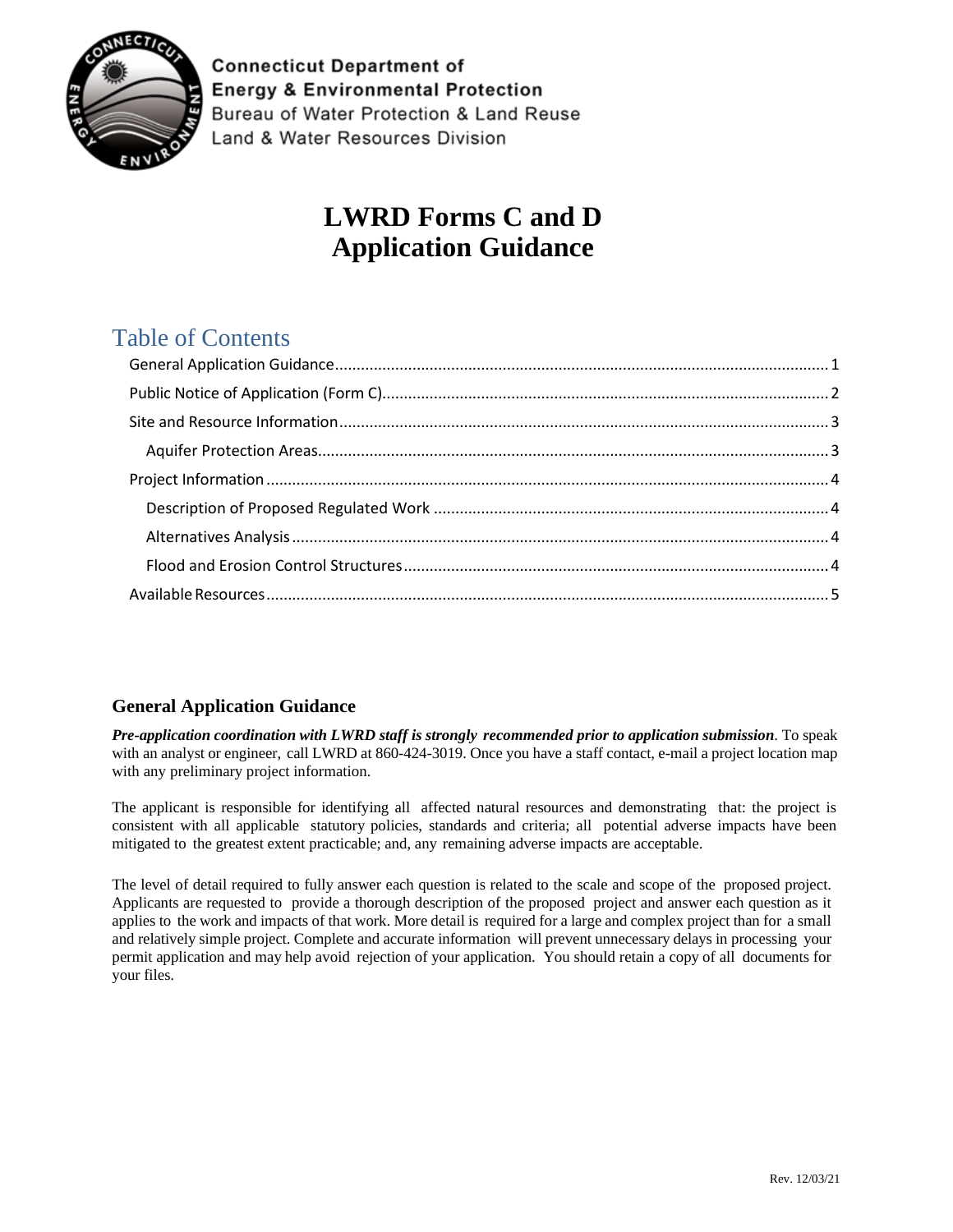#### <span id="page-1-0"></span>**Public Notice of Application (Form C)**

Section 22a-6g of the Connecticut General Statutes imposes public notification requirements on applicants for certain licenses issued by DEEP. A public notice is required to be posted for Structures, Dredging & Fill, Tidal Wetland, and Section 401 Water Quality Certification applications.

In order to comply with these requirements, you must:

- 1. Publish notice of the license application in a newspaper of general circulation in the area potentially affected by the activity that is the subject of your application. Refer to the following list, [Determination of Newspaper of](https://portal.ct.gov/-/media/DEEP/Permits_and_Licenses/newspaperspdf.pdf?la=en)  [General Circulation \(ct.gov\)](https://portal.ct.gov/-/media/DEEP/Permits_and_Licenses/newspaperspdf.pdf?la=en) for newspapers of general circulation in Connecticut.
- 2. This notice *must follow the format* specified at the end of these instructions and must be published *before* you submit your application to DEEP.
- 3. Send a copy of the published notice to the chief elected official of the municipality in which the regulated activity is proposed. The chief elected official is generally the mayor, 1st selectman, town manager or the chairman or president of the town council, depending on the municipality's form of government. The municipality's website is the best source for contact information.
- 4. Include, with a copy of the published notice, a completed Certification of Notice found i[n Common Forms \(ct.gov\)](https://portal.ct.gov/DEEP/Permits-and-Licenses/Common-Forms) (DEEP-APP-005A) as an attachment with the license application. The copy of the published notice must be a photocopy of the newspaper page that displays the notice, the name of the newspaper and the date of publication. The Certification of Notice Form - Notice of Application asks you to:

a) specify the date and newspaper in which the notice was published;

- b) certify that a copy of the notice was provided to the chief elected municipal official; and
- c) identify the municipal official(s) to whom the notice was provided

If you have any questions about these notice requirements, contact LWRD at 860-424-3019.In addition, DEEP may notify you that other forms of notice are required, including the posting of a sign in accordance with CGS section 22a-6*l*.

#### *Your application will not be processed until DEEP receives the notice copy as described above and a completed Certification of Notice Form - Notice of Application.*

Also, when the application review is complete and LWRD has made a tentative decision on your license application, DEEP will publish a Notice of Tentative Determination in the newspaper. Please note that you will receive an invoice for this public notice fee and you will be responsible for payment.

The following format must be used when publishing notice of an application. The format contains instructions in brackets. You must insert the appropriate information to replace the instructions in the brackets. Be sure to *delete* all instructions that are specified in brackets, in bold and in uppercase type. When a choice is specified in brackets, do not include any of the words in brackets unless they specifically apply to the activity you intend to conduct.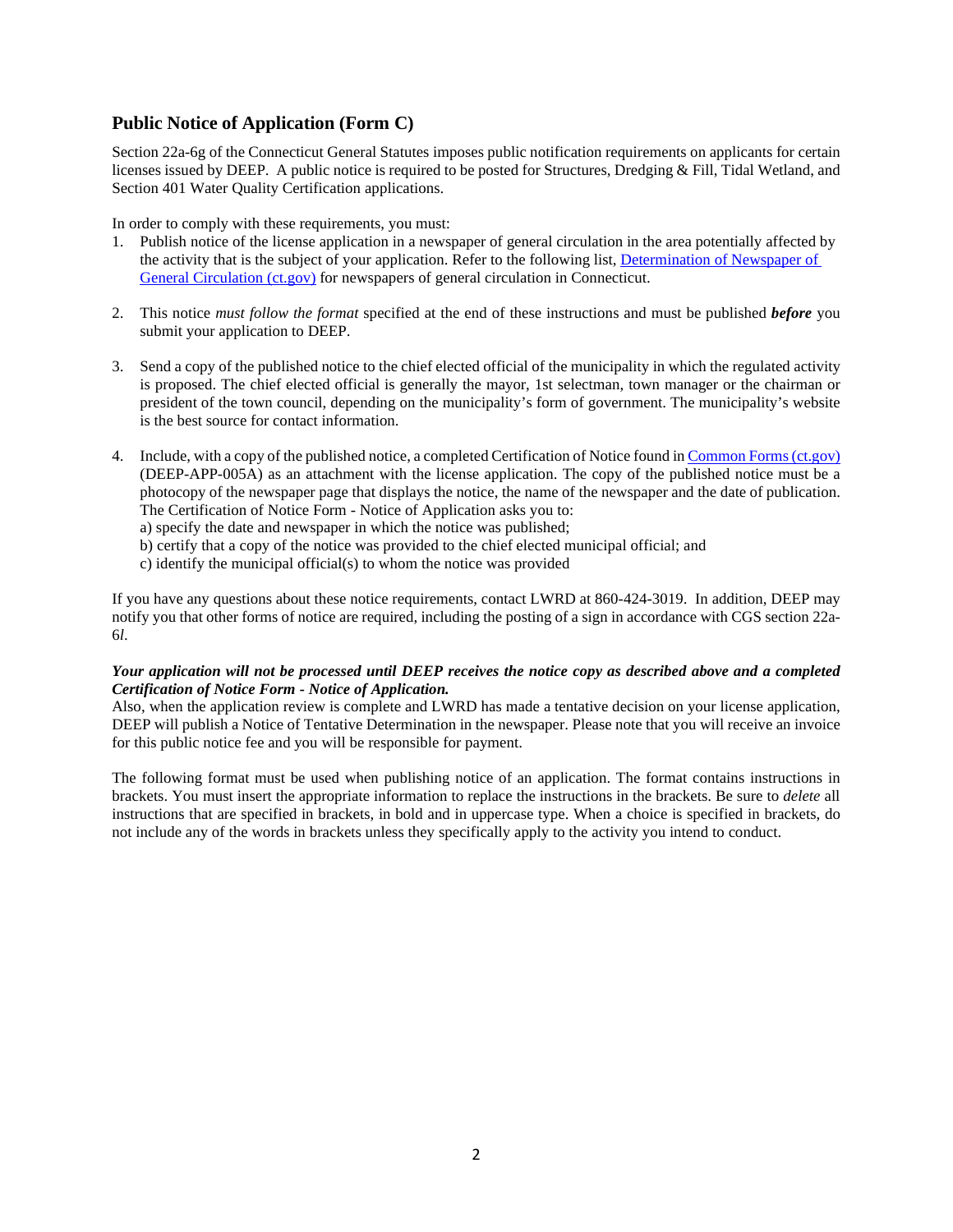#### Notice of Permit Application

#### Town(s): [**LIST ALL TOWNS IN WHICH THE REGULATED ACTIVITY IS LOCATED**]

Notice is hereby given that [**INSERT APPLICANT NAME**] (the "applicant") of [**INSERT APPLICANT ADDRESS**] will submit to the Department of Energy & Environmental Protection an application under Connecticut General Statutes Section(s) [**SELECT ONLY THE STATUTE NUMBER(S) CORRESPONDING TO THE LICENSE(S) REQUESTED:** 

#### 22a-32 **(TIDAL WETLANDS);**

22a-361 **(STRUCTURES, DREDGING AND FILL); AND/OR** 

Section 401 of the Federal Clean Water Act, 33 U.S.C. 1341 **(401 WATER QUALITY CERTIFICATE). NOTE: IF THE APPLICATION IS LIMITED TO JUST A REQUEST FOR 401 WATER QUALITY CERTIFICATION, DELETE THE WORDS "CONNECTICUT GENERAL STATUTES" FROM THE ABOVE TEXT**]

Specifically, the applicant proposes to [**INSERT A BRIEF DESCRIPTION OF THE PROPOSED ACTIVITY AND ITS PURPOSE].** The proposed activity will take place at [**INSERT THE STREET ADDRESS OR IF NOT AT A STREET ADDRESS GIVE THE SPECIFIC LOCATION OF THE PROPOSED ACTIVITY WITH REFERENCE TO FIXED LANDMARKS E.G., ROADWAY INTERSECTIONS, BRIDGES, OR OTHER STRUCTURES**]. The proposed activity will potentially affect: **[INSERT LIST OF NATURAL RESOURCES POTENTIALLY AFFECTED BY SUCH ACTIVITY (I.E., COASTAL OR AQUATIC RESOURCES; SPECIFIC SURFACE WATER AND NAME OF WATERBODY IF APPLICABLE; TIDAL WETLANDS)**.**]** 

Interested persons may obtain copies of the application from [**INSERT NAME, E-MAIL, MAILING ADDRESS AND TELEPHONE NUMBER OF THE APPLICANT'S REPRESENTATIVE**].

The application will be available for inspection at the Department of Energy & Environmental Protection, Land & Water Resources Division, 79 Elm Street, Hartford, CT 06106-5127, telephone 860-424-3019 from 8:30 to 4:30 Monday through Friday. Please call in advance to schedule review of the application.

#### <span id="page-2-0"></span>**Site and Resource Information**

#### <span id="page-2-1"></span>**Aquifer Protection Areas**

Aquifer protection areas are defined in CGS section 22a-354a through 22a-354bb and are the areas that contribute water to public water supply wells. Many towns within the state are required to establish Aquifer Protection Areas. Level A areas are final, regulated areas under the aquifer protection program. Level B areas are preliminary approximations of aquifer protection areas that have not yet been mapped to final standards, so the shape of the area may change when final mapping is completed. Level B maps provide an approximation of the Aquifer Protection Areas.

Review the **Aquifer [Protection](https://portal.ct.gov/DEEP/Aquifer-Protection-and-Groundwater/Aquifer-Protection/Aquifer-Protection-Area-Maps) Area** maps to determine if your site is located in a Level A or Level B mapped aquifer protection area and check the appropriate box.

If your site is within a Level A aquifer protection area and your business is registered with either the local aquifer protection agency or DEEP, then no action is required.

If your site is within a Level A aquifer protection area and your business is not already registered, check the [Table](http://www.ct.gov/deep/lib/deep/aquifer_protection/municipal_manual/14-appendices.pdf) of [Regulated](http://www.ct.gov/deep/lib/deep/aquifer_protection/municipal_manual/14-appendices.pdf) Land Uses in [Connecticut's Aquifer Protection Area Municipal Manual](https://portal.ct.gov/-/media/DEEP/aquifer_protection/municipal_manual/14Appendicespdf#page=2.pdf?la=en) to determine if your activity is required to be registered under the Aquifer Protection Area Program. If you determine your activity is required to be registered, then contact the local [aquifer](http://www.ct.gov/deep/lib/deep/aquifer_protection/ap_agency_directory.pdf) [protection](http://www.ct.gov/deep/lib/deep/aquifer_protection/ap_agency_directory.pdf) agent or DEEP to take appropriate actions.

If your site is within a Level B Aquifer Protection Area, then no action is required at this time. However, you may be required to register under the Aquifer Protection Area Program in the future when the area is delineated as Level A.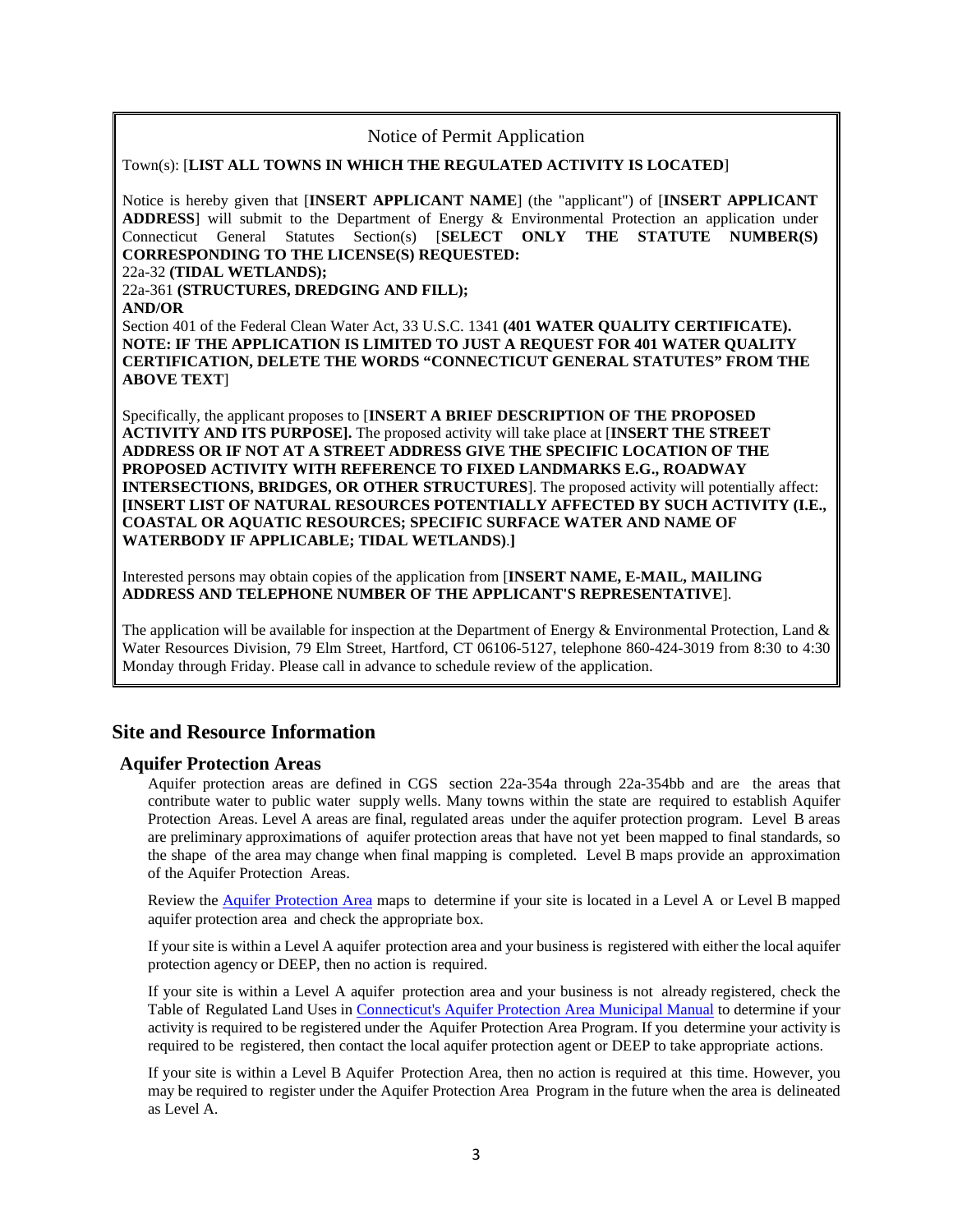For more information on the Aquifer Protection Area Program visit the DEEP website at [Aquifer Protection](https://portal.ct.gov/DEEP/Aquifer-Protection-and-Groundwater/Aquifer-Protection/Aquifer-Protection-Program)  [Program](https://portal.ct.gov/DEEP/Aquifer-Protection-and-Groundwater/Aquifer-Protection/Aquifer-Protection-Program) or contact the program at 860-424-3019.

#### <span id="page-3-0"></span>**Project Information**

#### <span id="page-3-1"></span>**Description of Proposed Regulated Work**

Describe the proposed regulated work and activities in a detailed narrative. The following list describes the type of information necessary to fully describe the proposed work. This list is not all-inclusive. The types and level of detailed information required is dependent upon the magnitude of the project and the resources potentially affected by it. The description of the proposal must include at least the following items, as applicable:

- a description of proposed work and structures, including the dimensions and areal extent of such activities;
- a description of proposed uses of adjacent uplands (areas landward of the regulatory limit at the site);
- if proposed structure(s) are to be located within a flood hazard area (i.e., A-Zone, V-Zone or floodway), as identified on local FEMA Flood Insurance Rate Maps (FIRM) or floodway maps, a description of how such structure(s) will be elevated and flood-proofed and how emergency access and egress will be provided (i.e. evacuation plans);
- identification and location of proposed utilities including fuel, sewer, water, and electrical;
- the volume of fill material to be placed or the volume of material to be dredged or excavated (calculations of volume should take into consideration the reasonable expectation of overdredging);
- the type and source of any fill material to be used; and
- a description of proposed changes to any stormwater runoff system including details pertaining to collection, retention, and discharge.

Describe the construction activities involved for the project, including the following:

- Detail the construction method and the sequencing of the construction activities and incidental work associated with the proposed work, including the creation of temporary access ways, blasting and the placement of cofferdams;
- Describe the method for placement of any fill;
- Specify the type and number of construction equipment to be used and identify the areas where equipment and materials will be stockpiled, staged and stored;
- Identify all possible alternative construction methodologies that might be employed. Be as specific as possible in describing the construction techniques so that any potential adverse impacts of each alternative and consistency with standards and policies identified in the applicable statutes and regulations can be evaluated.

#### <span id="page-3-2"></span>**Alternatives Analysis**

Provide an analysis demonstrating whether there are any feasible alternatives that would avoid or further minimize adverse impacts to resources, and when applicable, to navigation or public trust encroachment. Alternatives may include but are not limited to:

- reducing the scope, size or type of the design;
- alternate locations for the proposed work including the use or purchase of an alternate site; and
- use of alternative design or construction methodologies for the proposed work.

Discuss the reasons why or how the proposed project meets the statutory and regulatory standards for approval in light of these remaining adverse impacts.

#### <span id="page-3-3"></span>**Flood and Erosion Control Structures**

Shoreline erosion or stabilization structures are defined as any structure the purpose or effect of which is to control flooding or erosion from tidal, coastal, or navigable waters and includes breakwaters, bulkheads, groins, jetties,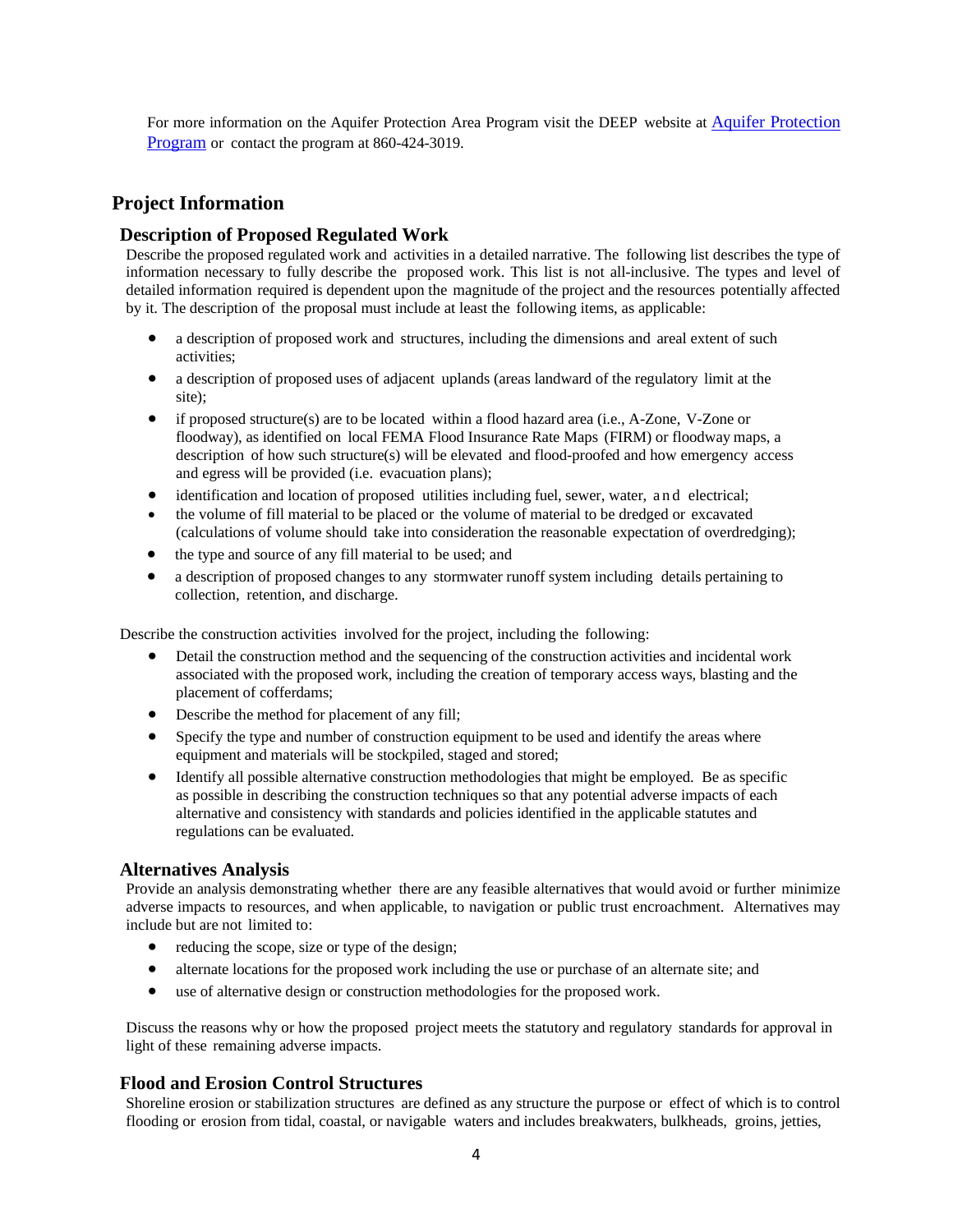revetments, riprap, seawalls and the placement of concrete, rocks, or other significant barriers to the flow of flood waters or the movement of sediments along the shoreline. For projects that include the construction of a shoreline erosion or stabilization structures, breakwaters or wave attenuators, provide the following information:

**A.** A written analysis of alternatives to the proposed structure, which demonstrates the following:

- 1. if and why non-structural flood and erosion control measures are not feasible;
- 2. if and why the structural alternative proposed is necessary and unavoidable to protect infrastructural facilities, water-dependent uses or inhabited structures existing prior to 1995;
- 3. if and why there are no alternatives with less environmental impact; and
- 4. that access to or along the public lands and waters waterward of mean high water is not unreasonably impaired by the structure.
- **B.** A description of the level of protection (i.e., storm event frequency) intended to be provided by the proposed structure and its anticipated longevity.
- **C.** An analysis of the impacts of the structure(s) upon the following:
	- 1. erosion or sedimentation of adjacent properties;
	- 2. erosion or sedimentation of land, wetlands or waters located seaward of the structure; and
	- 3. longshore or onshore/offshore transport of sediment.
- **D.** A description of the toe or flank protection or tie-backs proposed and the reasons why such measures are or are not necessary.
- **E.** A description, if applicable, of the drainage measures incorporated to allow for seepage of groundwater through the structure(s) or diversion of upland stormwater away from the structure.
- **F.** An evaluation of the potential for adverse impacts from the structure(s) to adjoining properties and structures.
- **G.** For proposed structures perpendicular to the shoreline such as groins, a determination of the amount of sand fill needed to concurrently nourish the beach or fill the area or cell between adjacent groins. Identify the source and texture of the material to be used for beach nourishment. Calculate the frequency at which this material will need to be replaced. (NOTE: Since structures such as groins generally cause the trapping of material on one side and erosion of material on the other, applicants may be responsible for a long term beach nourishment plan.)
- **H.** An evaluation of the effects of the proposed structures upon sediment quality and water quality. Dye studies to assess the flushing rates and water quality studies *may* be required as part of this analysis.

#### <span id="page-4-0"></span>**Available Resources**

Below is a list of resources that can be used for application preparation. Be sure to also check the DEEP website at <https://portal.ct.gov/deep> and your local town hall or library for maps and other reference materials. The DEEP File Room, 860-424-4180, is located on the store level at 79 Elm Street, Hartford, CT. Please call in advance for hours of operation. For general assistance regarding permit application preparation, contact LWRD at 860-424-3019.

[ConnDOT Drainage Manual](https://portal.ct.gov/DOT/Hydraulics-and-Drainage/Drainage-Manual)

[DEEP 2002 Connecticut Guidelines for Soil Erosion and Sediment Control](https://portal.ct.gov/DEEP/Water/Soil-Erosion-and-Sediment-Control-Guidelines/Guidelines-for-Soil-Erosion-and-Sediment-Control)

[DEEP 2004 Connecticut Stormwater Quality Manual](https://portal.ct.gov/DEEP/Water-Regulating-and-Discharges/Stormwater/Stormwater-Manual)

[DEEP Aquifer Protection Area Program](https://portal.ct.gov/DEEP/Aquifer-Protection-and-Groundwater/Aquifer-Protection/Aquifer-Protection-Program)

[DEEP Connecticut Coastal Management Manual](https://portal.ct.gov/DEEP/Coastal-Resources/Coastal-Management/Connecticut-Coastal-Management-Manual)

[DEEP Endangered Species/Natural Diversity Data Base Areas Maps](https://www.depdata.ct.gov/naturalresources/endangeredspecies/nddbpdfs.asp)